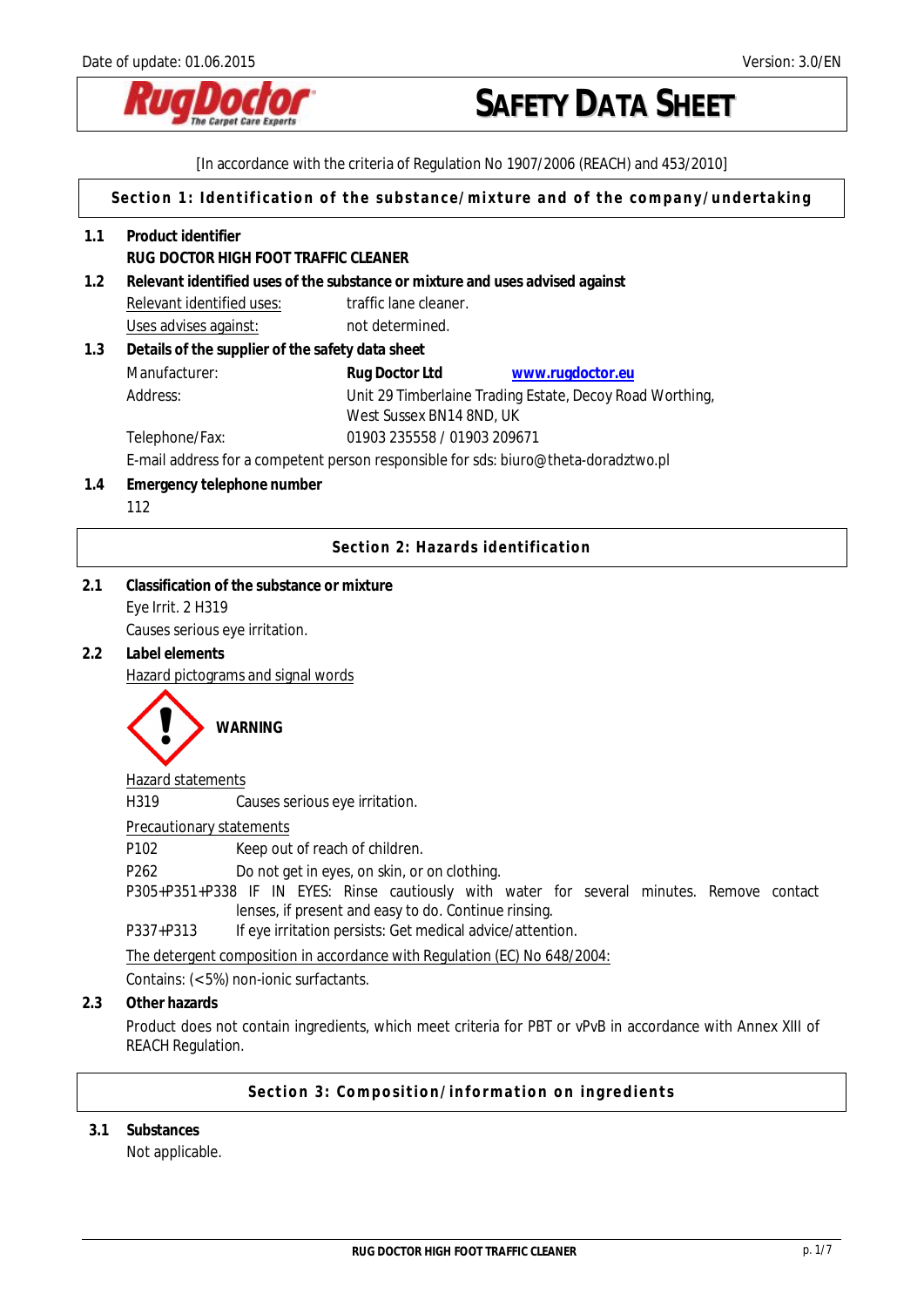

| 3.2 | Mixtures |
|-----|----------|
|-----|----------|

| CAS: 497-19-8       | sodium carbonate                         |         |
|---------------------|------------------------------------------|---------|
| EINECS: 207-838-8   | Eye Irrit. 2 H319                        | < 1.2%  |
| INDEX: 011-005-00-2 |                                          |         |
| $REACH: -$          |                                          |         |
| CAS: 68439-46-3     | ethoxylated alcohols C9-C11              |         |
| $EINECS: -$         | Acute Tox. 4 H302, Eye Dam. 1 H318       | $< 1\%$ |
| $INDEX: -$          |                                          |         |
| $REACH: -$          |                                          |         |
| CAS: 112-34-5       | 2-(2-butoxyethoxy) ethanol <sup>1)</sup> |         |
| EINECS: 203-961-6   | Eye Irrit. 2 H319                        | $< 1\%$ |
| INDEX: 603-096-00-8 |                                          |         |
| $REACH: -$          |                                          |         |

 $\frac{1}{1}$  Substance with Community level exposure limit in the workplace.

Full text of each relevant H phrase is given in section 16 of SDS.

#### **Section 4: First aid measures**

#### **4.1 Description of first aid measures**

Skin contact: take off contaminated clothes. Wash contaminated skin thoroughly with water. Consult a doctor, if disturbing symptoms occur.

Eye contact: protect non-irritated eye, remove contact lenses. Rinse contaminated eyes with water for 10-15 minutes. Avoid strong stream of water – risk of damage of the cornea. Contact an ophthalmologist, if irritation occurs.

Ingestion: do not induce vomiting. Rinse mouth with water. Never give anything by mouth to an unconscious person. Seek medical advice if disturbing symptoms occur, show label or container.

Inhalation: remove the victim to fresh air. Keep warm and calm. Consult a doctor, if disturbing symptoms occur.

**4.2 Most important symptoms and effects, both acute and delayed** 

Eye contact: redness, tearing, pain, serious eye irritation.

Skin contact: may cause redness, itching.

Ingestion: may cause nausea, vomiting, abdominal pains.

Inhalation: exposure to high concentrations of product vapours may lead to headaches, nausea.

**4.3 Indication of any immediate medical attention and special treatment needed** Physician makes a decision regarding further medical treatment after thoroughly examination of the injured. Symptomatic treatment.

## **Section 5: Firefighting measures**

## **5.1 Extinguishing media**  Suitable extinguishing media: foam, dry extinguishing media, carbon dioxide, water spray. Unsuitable extinguishing media: water jet – risk of propagation of the flame.

- **5.2 Special hazards arising from the substance or mixture**  During combustion harmful gases consisting of carbon oxides may be produced. Do not inhale combustion products, may cause health risk.
- **5.3 Advice for firefighters**

Personal protection typical in case of fire. Do not stay in the fire zone without self-contained breathing apparatus and protective clothing resistant to chemicals. Containers may burst if heated due to the rise of pressure. In case of fire cool endangered containers with water fog from safe distance. Do not let extinguishing water to reach drainage system. Collect used extinguishing media.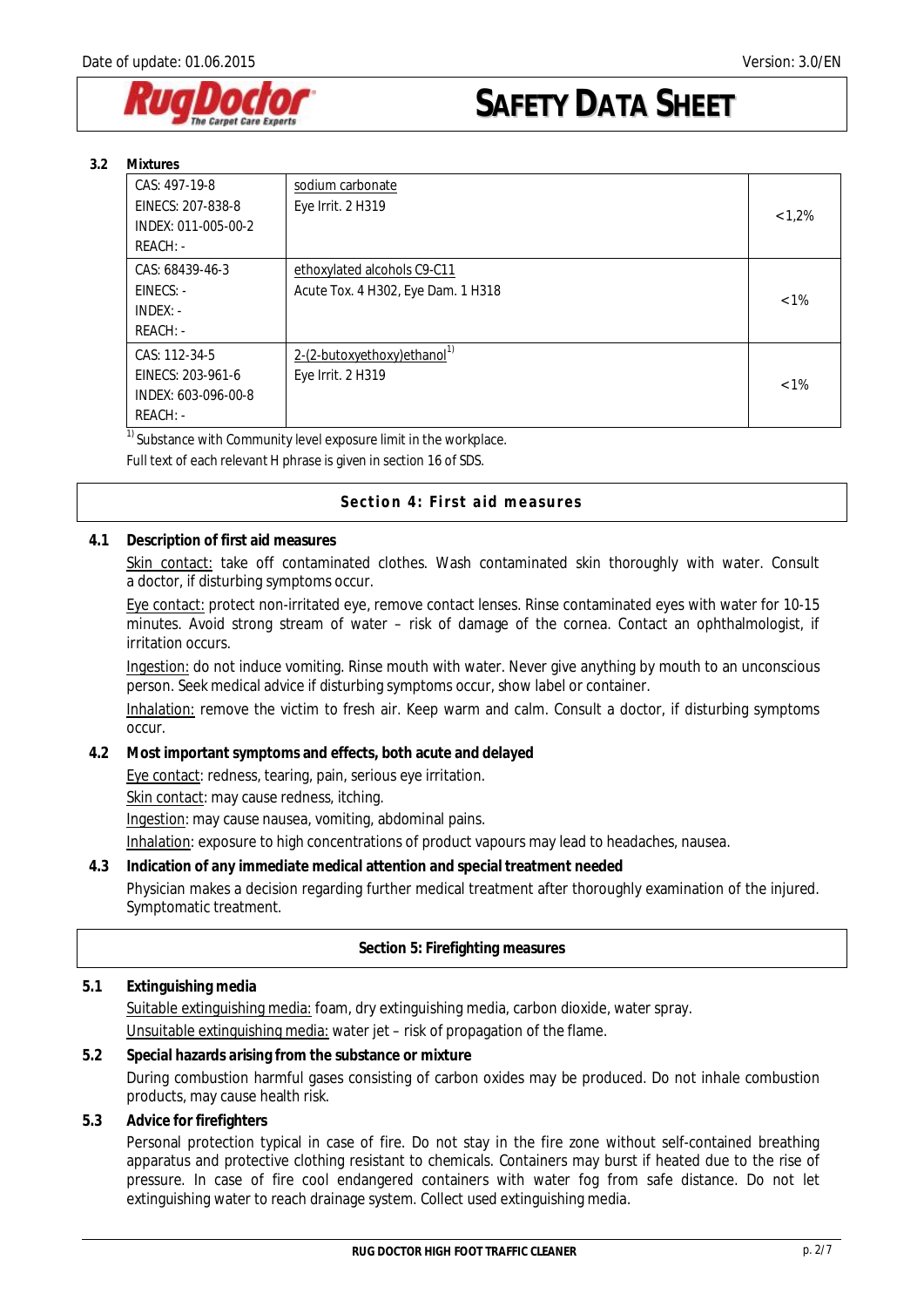

#### **Section 6: Accidental release measures**

| 6.1 | Personal precautions, protective equipment and emergency procedures<br>Limit the access for the outsiders into the breakdown area, until the suitable cleaning operations<br>are completed. In case of large spills, isolate the exposed area. Avoid eyes and skin contamination. Ensure<br>adequate ventilation. Wear personal protective equipment. Do not inhale product vapours. Ensure that<br>effects of the breakdown are removed only by qualified personnel. Immediately wipe leaked product - may<br>produce extremely slippery surfaces. |
|-----|-----------------------------------------------------------------------------------------------------------------------------------------------------------------------------------------------------------------------------------------------------------------------------------------------------------------------------------------------------------------------------------------------------------------------------------------------------------------------------------------------------------------------------------------------------|
| 6.2 | <b>Environmental precautions</b>                                                                                                                                                                                                                                                                                                                                                                                                                                                                                                                    |
|     | In case of release of large amounts of the product, it is necessary to take appropriate steps to prevent it from<br>spreading into the environment. Notify relevant emergency services.                                                                                                                                                                                                                                                                                                                                                             |
| 6.3 | Methods and material for containment and cleaning up<br>Collect product using liquid binding materials (eg. sand, earth, universal binding substances, silica etc.) and<br>place it in correctly labelled containers. Treat collected material as waste. Flush product residues with water.<br>Clean and ventilate contaminated place.                                                                                                                                                                                                              |
| 6.4 | Reference to other sections<br>Appropriate conduct with waste product – section 13. Personal protection equipment – section 8.                                                                                                                                                                                                                                                                                                                                                                                                                      |
|     | Section 7: Handling and storage                                                                                                                                                                                                                                                                                                                                                                                                                                                                                                                     |

### **7.1 Personal precautions, protective equipment and emergency procedures**  Handle in accordance with good occupational hygiene and safety practices. Avoid eyes and skin contamination. Wash hands carefully before breaks and after work. Do not inhale product vapours. Ensure adequate ventilation of the area in which product is stored and used. Keep unused containers tightly sealed.

## **7.2 Conditions for safe storage, including any incompabilities**  Store only in original, tightly sealed containers. Store in dry, cool and well ventilated place. Keep away from food, foodstuffs, animal feed and drinking water. Protect from heat, light and direct sunlight. Do not store with incompatible materials (see subsection 10.5).

**7.3 Specific end use(s)** 

No information about uses other than mentioned in subsection 1.2.

#### **Section 8: Exposure controls/personal protection**

#### **8.1 Control parameters**

|                                          | Limit values              |                         |
|------------------------------------------|---------------------------|-------------------------|
| Specification                            | 3 hours                   | short term              |
| 2-(2-butoxyethoxy)ethanol [CAS 112-34-5] | $67.5 \,\mathrm{mag/m}^3$ | 101,2 mg/m <sup>3</sup> |

Legal Basis: Commission Directive 2006/15/EC, 2000/39/EC, 2009/161/EC

Please check any national occupational exposure limit values in your country.

**8.2 Exposure controls**

Observe good occupational hygiene and safety practices. Do not eat, drink or smoke when using the product. Avoid eyes and skin contamination. Ensure adequate general and/or local ventilation to ensure the maintenance of concentrations of hazardous components in the air below the exposure limit values.

#### Hand and body protection

Normally not necessary. Use protective gloves resistant to the product in case of prolonged or repeated exposure.

The material that the gloves are made of must be impenetrable and resistant to the product's effects. The selection of material must be performed with consideration of breakthrough time, penetration speed and degradation. Moreover, the selection of proper gloves depends not only on the material, but also on other quality features and changes depending on the manufacturer. The producer should provide detailed information regarding the exact breakthrough time. This information should be followed.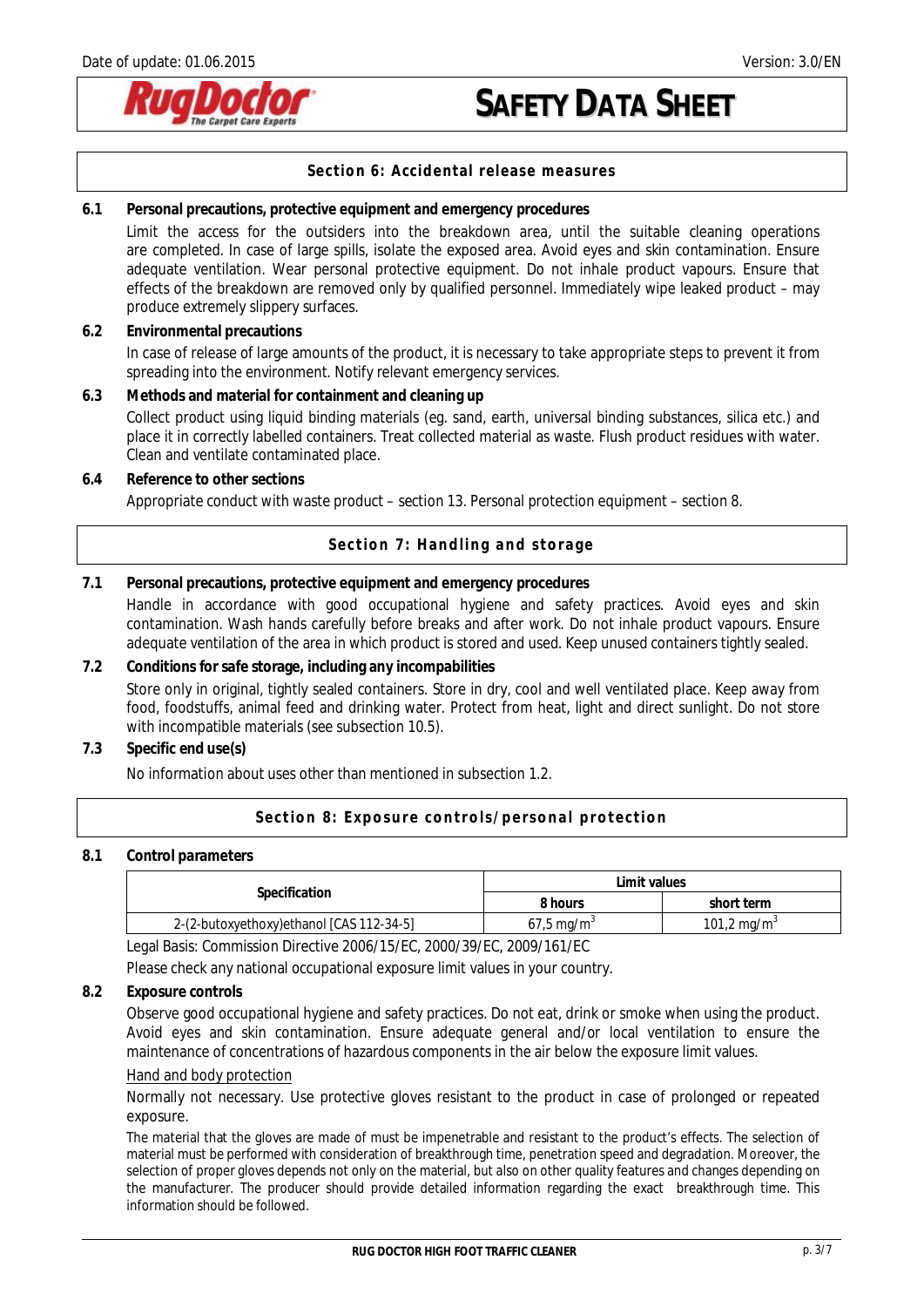

#### Eye protection

Use tightly fitting safety glasses or face protection if risk assessment indicates that it is necessary.

#### Respiratory protection

Under normal conditions of use is not required. In case of insufficient ventilation, wear an approved respirator with a proper filter.

Personal protective equipment must meet requirements of directive 89/686/CE. Employer is obliged to ensure equipment adequate to activities carried out, with quality demands, cleaning and maintenance.

#### Environmental exposure controls

Avoid environment contamination, do not empty into drains. Possible emissions from the ventilation systems and processing equipment should be controlled in order to determinate their compatibility with environmental protection regulations.

**Section 9: Physical and chemical properties** 

| 9.1 | Information on basic physical and chemical properties |                                            |
|-----|-------------------------------------------------------|--------------------------------------------|
|     | physical state:                                       | liquid                                     |
|     | colour:                                               | according to specification                 |
|     | odour:                                                | characteristic                             |
|     | odour threshold:                                      | not determined                             |
|     | pH:                                                   | 9,5-9,9                                    |
|     | melting point/freezing point:                         | not determined                             |
|     | initial boiling point and boiling range:              | not determined                             |
|     | flash point:                                          | not applicable, product is not combustible |
|     | evaporation rate:                                     | not determined                             |
|     | flammability (solid, gas):                            | not applicable                             |
|     | upper/lower flammability or explosive limits:         | not determined                             |
|     | vapour pressure:                                      | not determined                             |
|     | vapour density:                                       | not determined                             |
|     | density:                                              | not determined                             |
|     | solubility(ies):                                      | soluble in water                           |
|     | partition coefficient: n-octanol/water:               | not determined                             |
|     | auto-ignition temperature:                            | not determined                             |
|     | decomposition temperature:                            | not determined                             |
|     | explosive properties:                                 | not display                                |
|     | oxidising properties:                                 | not display                                |
|     | viscosity:                                            | not determined                             |
| 9.2 | Other information                                     |                                            |
|     | No additional data.                                   |                                            |

#### **Section 10: Stability and reactivity**

| 10.1 | Reactivity                                                                                         |  |
|------|----------------------------------------------------------------------------------------------------|--|
|      | Product is reactive. Does not undergo hazardous polimerization. See also subsections 10.3 and 10.5 |  |
| 10.2 | Chemical stability                                                                                 |  |
|      | The product is stable under normal conditions of handling and storage.                             |  |
| 10.3 | Possibility of hazardous reactions                                                                 |  |
|      | Not known.                                                                                         |  |
|      | 10.4 Conditions to avoid                                                                           |  |
|      | Protect from heat and direct sunlight.                                                             |  |
| 10.5 | Incompatible materials                                                                             |  |
|      | Strong oxidizers.                                                                                  |  |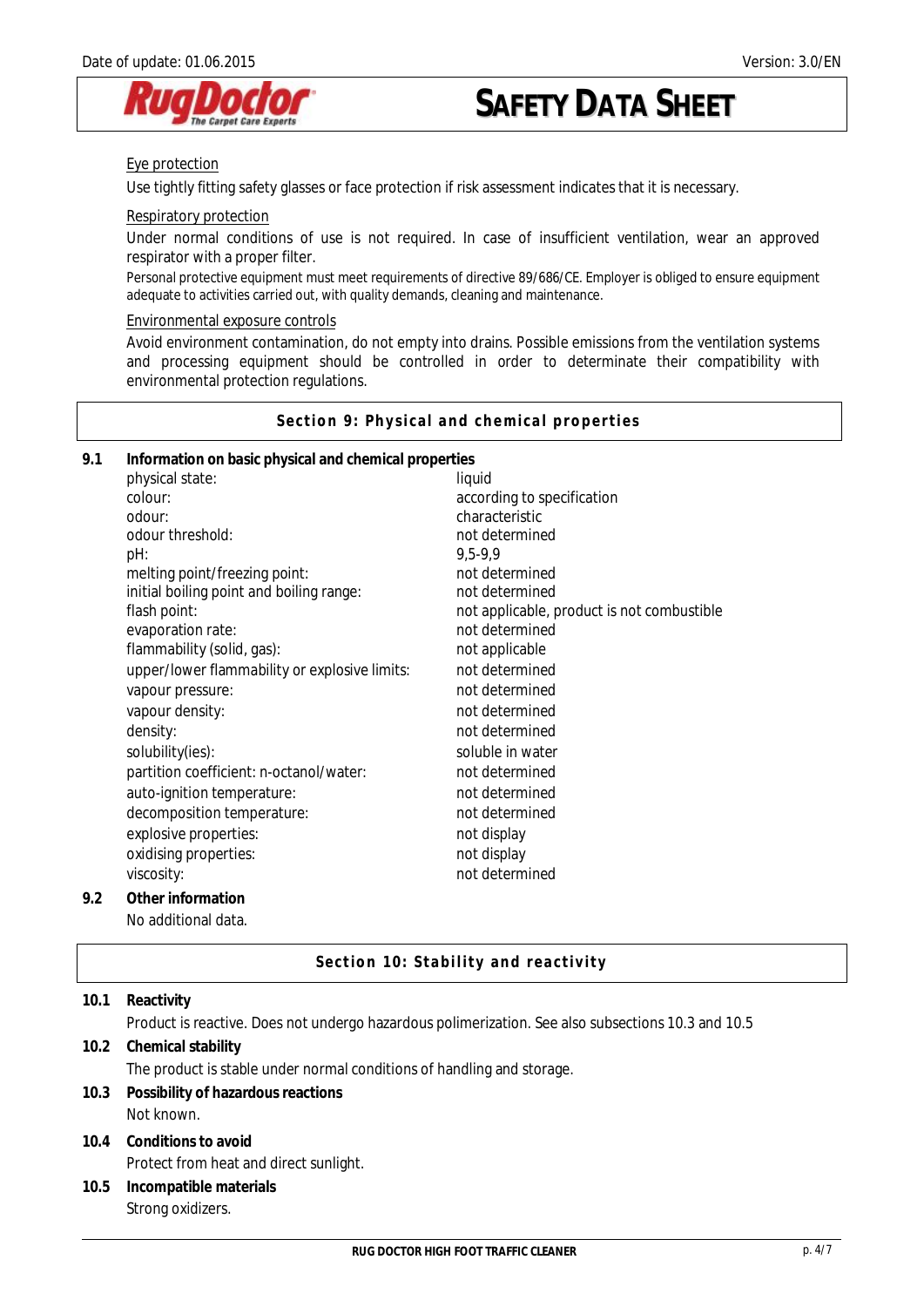

#### **10.6 Hazardous decomposition products**  Not known.

|      | Section 11: Toxicological information                             |
|------|-------------------------------------------------------------------|
| 11.1 | Information on toxicological effects                              |
|      | Acute toxicity                                                    |
|      | Based on available data, the classification criteria are not met. |
|      | Skin corrosion/irritation                                         |
|      | Based on available data, the classification criteria are not met. |
|      | Serious eye damage/irritation                                     |
|      | Causes serious eye irritation.                                    |
|      | Respiratory or skin sensitization                                 |
|      | Based on available data, the classification criteria are not met. |
|      | Germ cell mutagenicity                                            |
|      | Based on available data, the classification criteria are not met. |
|      | Carcinogenicity                                                   |
|      | Based on available data, the classification criteria are not met. |
|      | Reproductive toxicity                                             |
|      | Based on available data, the classification criteria are not met. |
|      | STOT-single exposure                                              |
|      | Based on available data, the classification criteria are not met. |
|      | <b>STOT-repeated exposure</b>                                     |
|      | Based on available data, the classification criteria are not met. |
|      | <b>Aspiration hazard</b>                                          |
|      | Based on available data, the classification criteria are not met. |
|      |                                                                   |

## **Section 12: Ecological information**

## **12.1 Toxicity**

Product is not classified as hazardous for the environment.

- **12.2 Persistence and degradability**  Surfactants contained in the product are biodegradable in accordance with regulation (EC) No 648/2004.
- **12.3 Bioaccumulative potential**  Bioaccumulation is not expected.
- **12.4 Mobility in soil**

Product mobile in water and soil. Mobility of components of the mixture depends on the hydrophilic and hydrophobic properties and biotic and abiotic conditions of soil, including its structure, climatic conditions, seasons and soil organisms.

**12.5 Results of PBT and vPvB assessment**  Not applicable.

**12.6 Other adverse effects** 

Product is not classified as hazardous to the ozone layer. Consider other harmful effects of individual components of the mixture on the environment (eg, endocrine disrupting potential, global warming potential).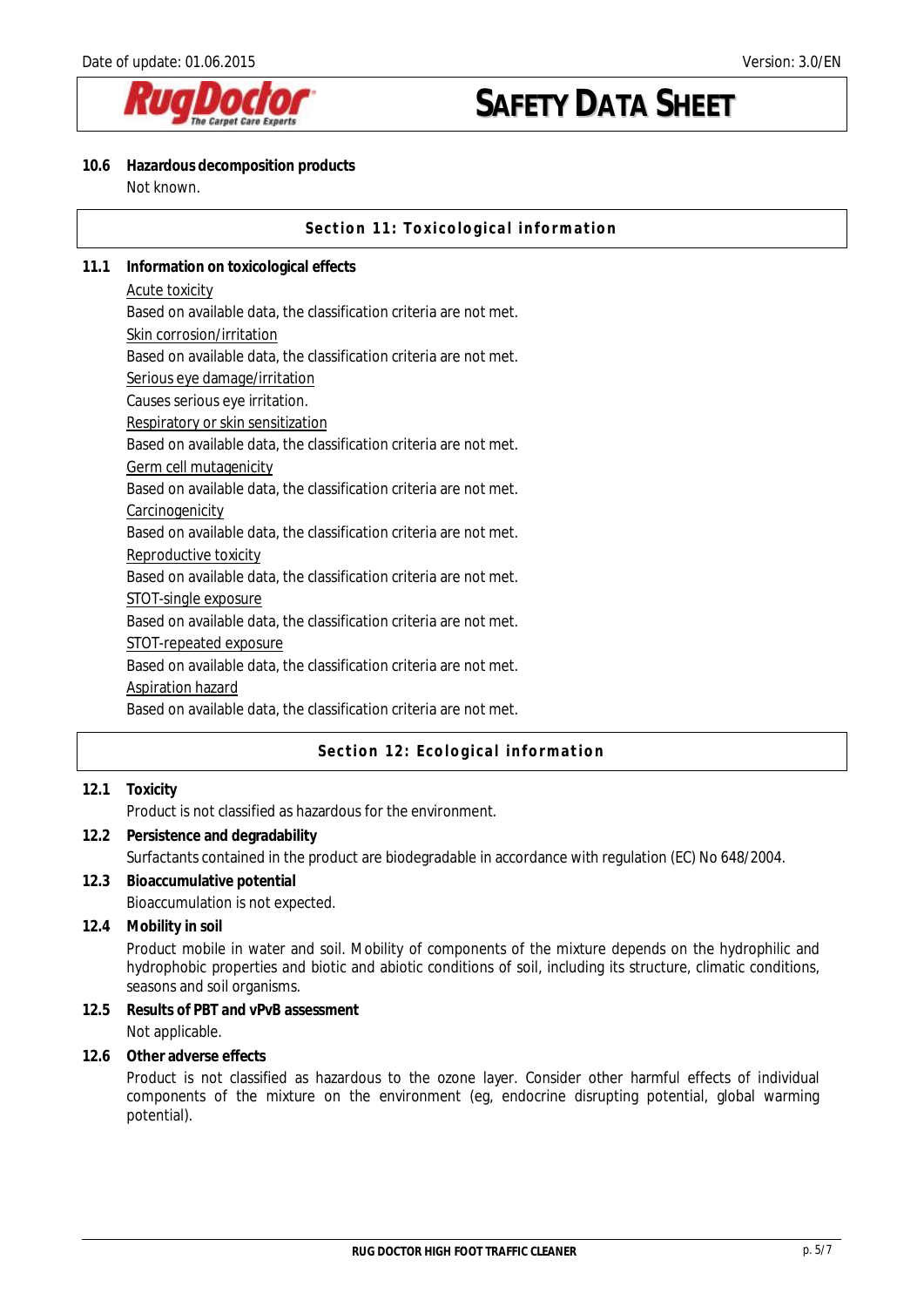

## **Section 13: Disposal considerations**

#### **13.1 Waste treatment methods**

Disposal methods for the mixture: do not deposit with household waste. Disposal in accordance with the local legislation. Waste code should be assigned in place of formation.

Disposal methods for used packing: reuse/recycling/liquidation of empty containers dispose in accordance with the local legislation. Containers contaminated with product residues should be treated in the same way as the product. Only containers completely emptied can be reused. Legal basis: Directive 2008/98/EC, 94/62/EC.

**Section 14: Transport information** 

**14.1 UN Number**

Not applicable. The product is not dangerous in transport.

**14.2 UN proper shipping name** 

Not applicable.

- **14.3 Transport hazard class(es)**  Not applicable.
- **14.4 Packing group**

Not applicable.

**14.5 Environmental hazards** 

Not applicable.

**14.6 Special precautions for user** 

## Not applicable.

**14.7 Transport in bulk according to Annex II of MARPOL 73/78 and the IBC Code**  Not applicable.

## **Section 15: Regulatory information**

**15.1 Safety, health and environmental regulations/legislation specific for the substance or mixture** 

**Regulation (EC) No 1907/2006** of the European Parliament and of the Council of 18 December 2006 concerning the Registration, Evaluation, Authorization and Restriction of Chemicals (REACH), establishing a European Chemicals Agency, amending Directive 1999/45/EC and repealing Council Regulation (EEC) No 793/93 and Commission Regulation (EC) No 1488/94 as well as Council Directive 76/769/EEC and Commission Directives 91/155/EEC, 93/67/EEC, 93/105/EC and 2000/21/EC as amended.

**Regulation (EC) No 1272/2008** of the European Parliament and of the Council of 16 December 2008 on classification, labelling and packaging of substances and mixtures, amending and repealing Directives 67/548/EEC and 1999/45/EC, and amending Regulation (EC) No 1907/2006 (Text with EEA relevance) as amended.

**Commission Regulation (EC) No 790/2009** of 10 August 2009 amending, for the purposes of its adaptation to technical and scientific progress, Regulation (EC) No 1272/2008 of the European Parliament and of the Council on classification, labelling and packaging of substances and mixtures (Text with EEA relevance).

**Commission Regulation (EU) No 453/2010** of 20 May 2010 amending Regulation (EC) No 1907/2006 of the European Parliament and of the Council on the Registration, Evaluation, Authorisation and Restriction of Chemicals (REACH).

**Directive 2008/98/EC** of the European Parliament and of the Council of 19 November 2008 on waste and repealing certain Directives.

**European Parliament and Council Directive 94/62/EC** of 20 December 1994 on packaging and packaging waste